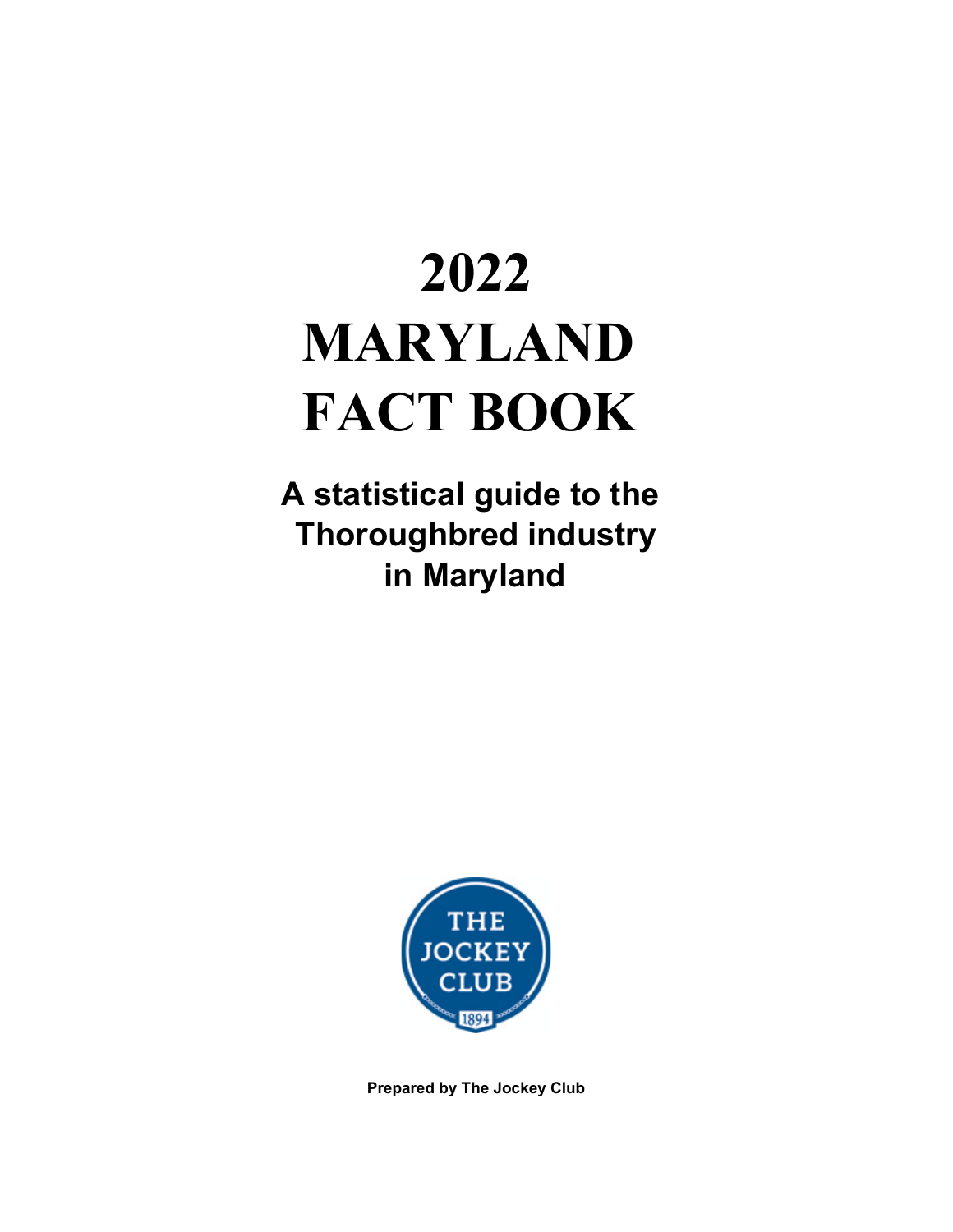#### **Preface**

This report has been compiled as an industry service by The Jockey Club with the intent of shedding some statistical light on the Thoroughbred industry in MARYLAND and, in particular, trends that have evolved over the past two decades. It contains sections on breeding, racing and auction sales. Statistics within the breeding section and those pertaining to racing performance by foaling year are updated on a regular basis. Statistics contained herein are provided courtesy of The Jockey Club, The Jockey Club Information Systems Inc. and Equibase Company LLC. Information pertaining to stallions, mares bred and foal crops are maintained in The Jockey Club's pedigree database and reflect information submitted to the Registry by owners and breeders throughout North America as of the date listed on the page. Information pertaining to races, purses, starters, starts and field size are maintained in the Equibase Company database as collected and reported by chartcallers at tracks throughout North America. Information pertaining to the number of weanlings, yearlings and 2-year-olds sold at auction, gross sales, average price and median price are maintained in the equineline.com database of The Jockey Club Information Systems. Since 2005, Canadian purses have been converted to their equivalent amount in U.S. funds.

Many other statistics about the Thoroughbred industry can be found in The Jockey Club's Online Fact Book (jockeyclub.com/factbook.asp). The Jockey Club is dedicated to the improvement of Thoroughbred breeding and racing and serves as the breed registry for North American Thoroughbreds.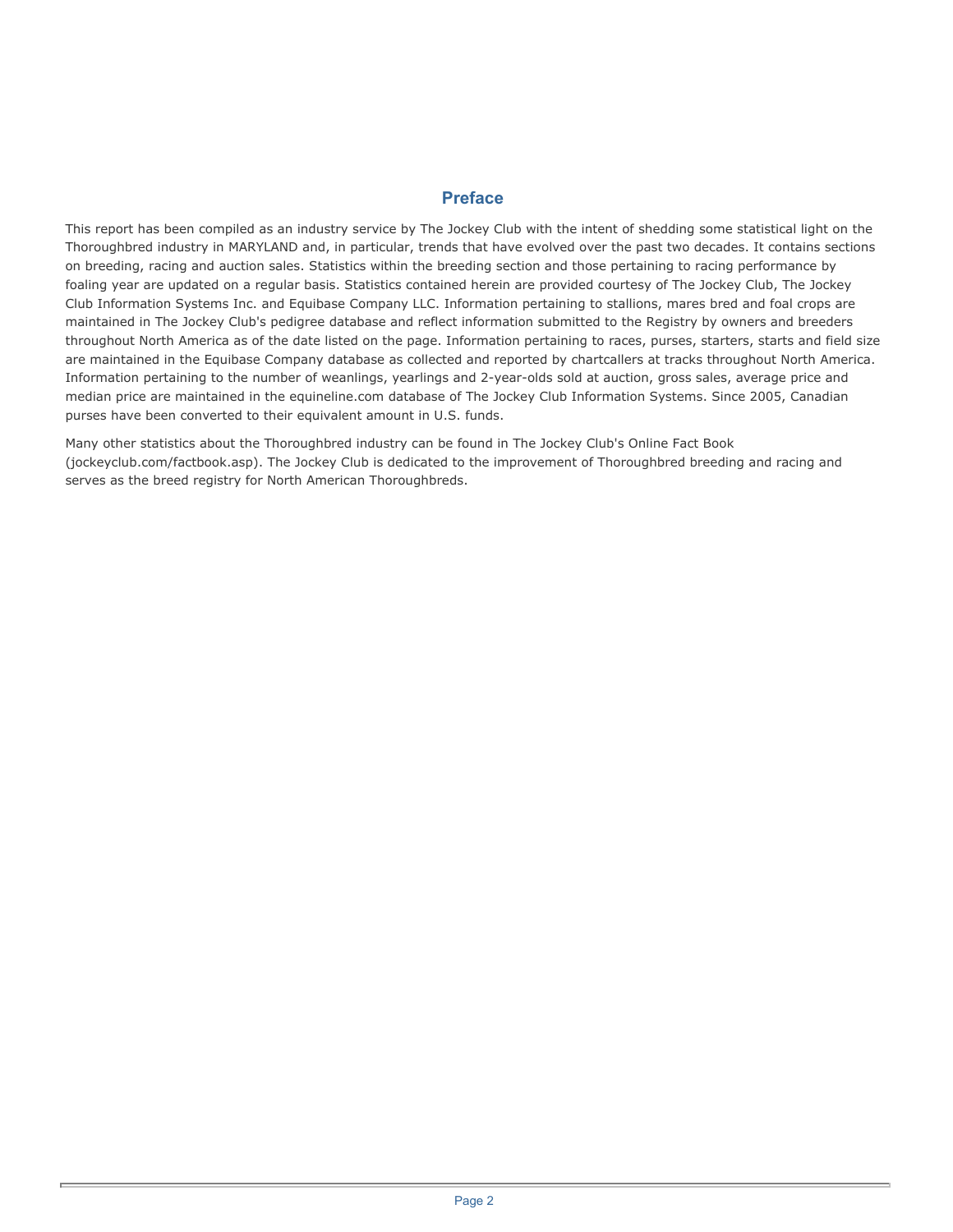### **Maryland Fact Book - Table of Contents**

#### **Breeding Section**

| Annual Mares Bred to Maryland Stallions           |  |
|---------------------------------------------------|--|
| Annual Maryland Registered Foal Crop              |  |
| Foaling Area of Maryland-Sired Registered Foals   |  |
| Conception Area of Maryland-Bred Registered Foals |  |

#### **Racing Section**

| <b>Maryland Racing Overview</b>                          |                 |
|----------------------------------------------------------|-----------------|
| Maryland-Bred Racing Statistics by Racing Year           | 9               |
| Maryland-Bred Racing Statistics by Foaling Year          | 10.             |
| Maryland-Bred Starters and Starts: In-State/Out-of-State | 11              |
| Percentage of Maryland-Bred Earnings by Racing Area      | 12 <sub>1</sub> |

#### **Sales Section**

| Auction Results for Maryland-Bred Weanlings   | 13 |
|-----------------------------------------------|----|
| Auction Results for Maryland-Bred Yearlings   | 14 |
| Auction Results for Maryland-Bred 2-Year-Olds | 15 |

*Bred (Area Foaled): The term "bred" is sometimes used to describe the location where a foal was born, e.g., Kentucky bred (born in Kentucky) or New York bred (born in New York).* 

Copyright © 2022 The Jockey Club. All rights reserved.

No part of this publication may be reproduced, stored in a retrieval system, or transmitted in any form or by means electronic, mechanical, photographic, magnetic or otherwise, without prior written permission of the publisher.

Data provided or compiled by The Jockey Club generally are accurate, but occasionally errors occur as a result of incorrect data received from others, mistakes in processing, and other causes. Therefore, The Jockey Club makes no representations or warranties, expressed or implied, including those of merchantability, accuracy, timeliness or fitness for a particular purpose as to any matter whatsoever, including, but not limited to, the accuracy of any information, product, program or service furnished hereunder. By using the information, product, program or service furnished hereunder, you accept the information, product, program or service "AS IS." Your use of the information, product, program or service CONTAINED HEREIN is at your own risk and you assume full responsibility and risk of loss resulting from use thereof. THE JOCKEY CLUB SHALL NOT HAVE ANY RESPONSIBILITY OR LIABILITY ARISING FROM THE USE OF THE INFORMATION, PRODUCTS, PROGRAMS OR SERVICES FURNISHED HEREUNDER.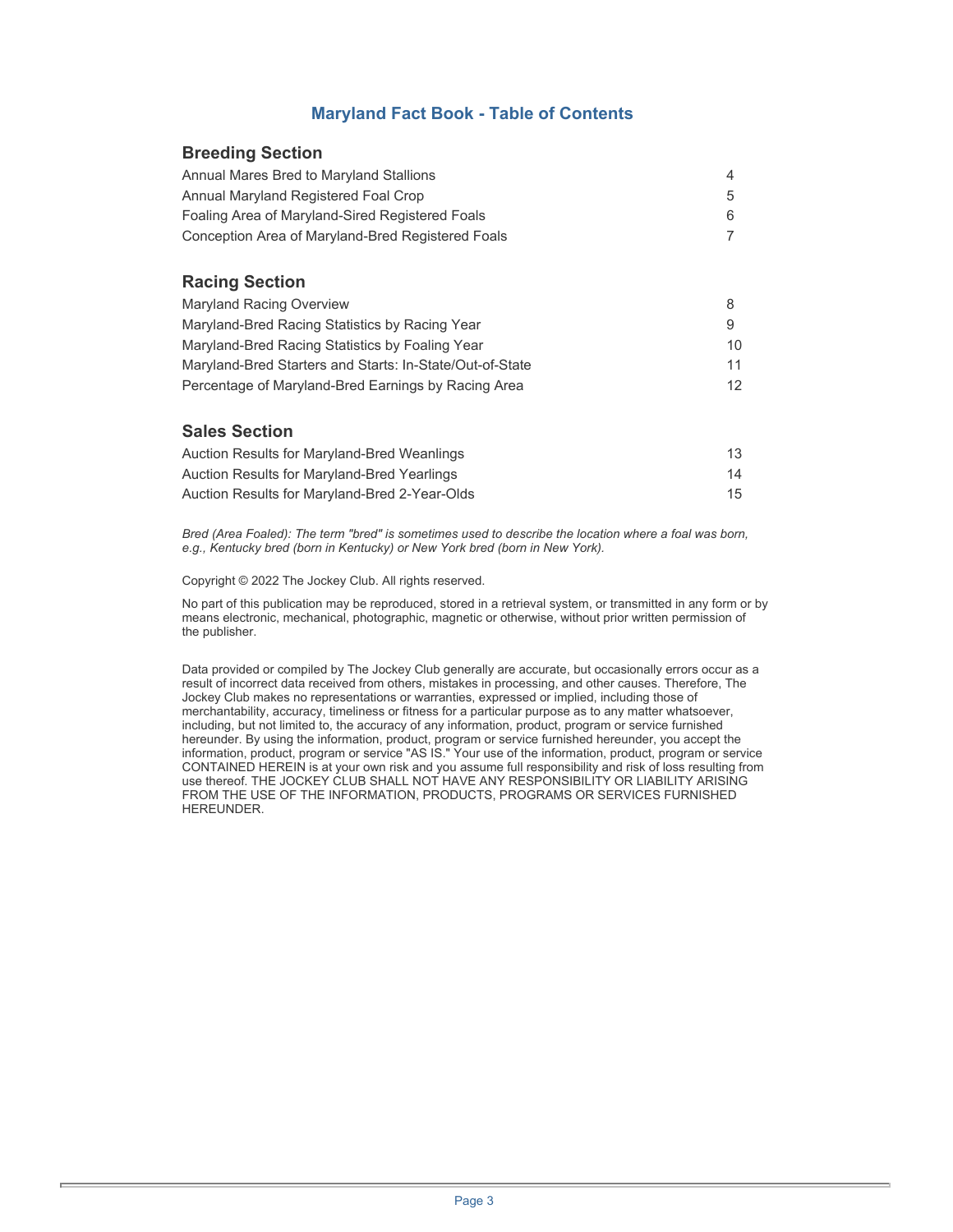

### Annual Mares Bred to Maryland Stallions

| <b>Year</b> | <b>Mares</b><br><b>Bred</b> | Pct. of NA | <b>Stallions</b> | <b>Pct. of NA</b> | Avg.<br><b>Book Size</b> | Avg. NA<br><b>Book Size</b> |
|-------------|-----------------------------|------------|------------------|-------------------|--------------------------|-----------------------------|
| 2001        | 1,863                       | 2.9        | 110              | 2.4               | 16.9                     | 13.7                        |
| 2002        | 1,845                       | 2.9        | 106              | 2.3               | 17.4                     | 14.1                        |
| 2003        | 1,651                       | 2.6        | 92               | 2.1               | 17.9                     | 14.2                        |
| 2004        | 1,602                       | 2.5        | 77               | 1.8               | 20.8                     | 14.6                        |
| 2005        | 1,724                       | 2.7        | 78               | 1.8               | 22.1                     | 15.1                        |
| 2006        | 1,635                       | 2.6        | 72               | 1.8               | 22.7                     | 15.5                        |
| 2007        | 1,430                       | 2.3        | 64               | 1.7               | 22.3                     | 15.8                        |
| 2008        | 1,209                       | 2.1        | 51               | 1.4               | 23.7                     | 15.6                        |
| 2009        | 803                         | 1.6        | 48               | 1.4               | 16.7                     | 14.9                        |
| 2010        | 577                         | 1.3        | 35               | 1.1               | 16.5                     | 14.2                        |
| 2011        | 548                         | 1.4        | 33               | 1.2               | 16.6                     | 14.2                        |
| 2012        | 582                         | 1.5        | 31               | 1.2               | 18.8                     | 14.7                        |
| 2013        | 649                         | 1.7        | 32               | 1.3               | 20.3                     | 15.5                        |
| 2014        | 778                         | 2.1        | 39               | 1.7               | 19.9                     | 16.5                        |
| 2015        | 801                         | 2.1        | 41               | 2.0               | 19.5                     | 18.1                        |
| 2016        | 930                         | 2.6        | 37               | 1.9               | 25.1                     | 18.4                        |
| 2017        | 784                         | 2.3        | 33               | 1.7               | 23.8                     | 18.2                        |
| 2018        | 888                         | 2.7        | 33               | 1.9               | 26.9                     | 18.7                        |
| 2019        | 804                         | 2.5        | 33               | 2.0               | 24.4                     | 19.0                        |
| 2020        | 841                         | 2.8        | 33               | 2.2               | 25.5                     | 19.6                        |
| 2021        | 780                         | 2.7        | 26               | 2.1               | 30.0                     | 23.3                        |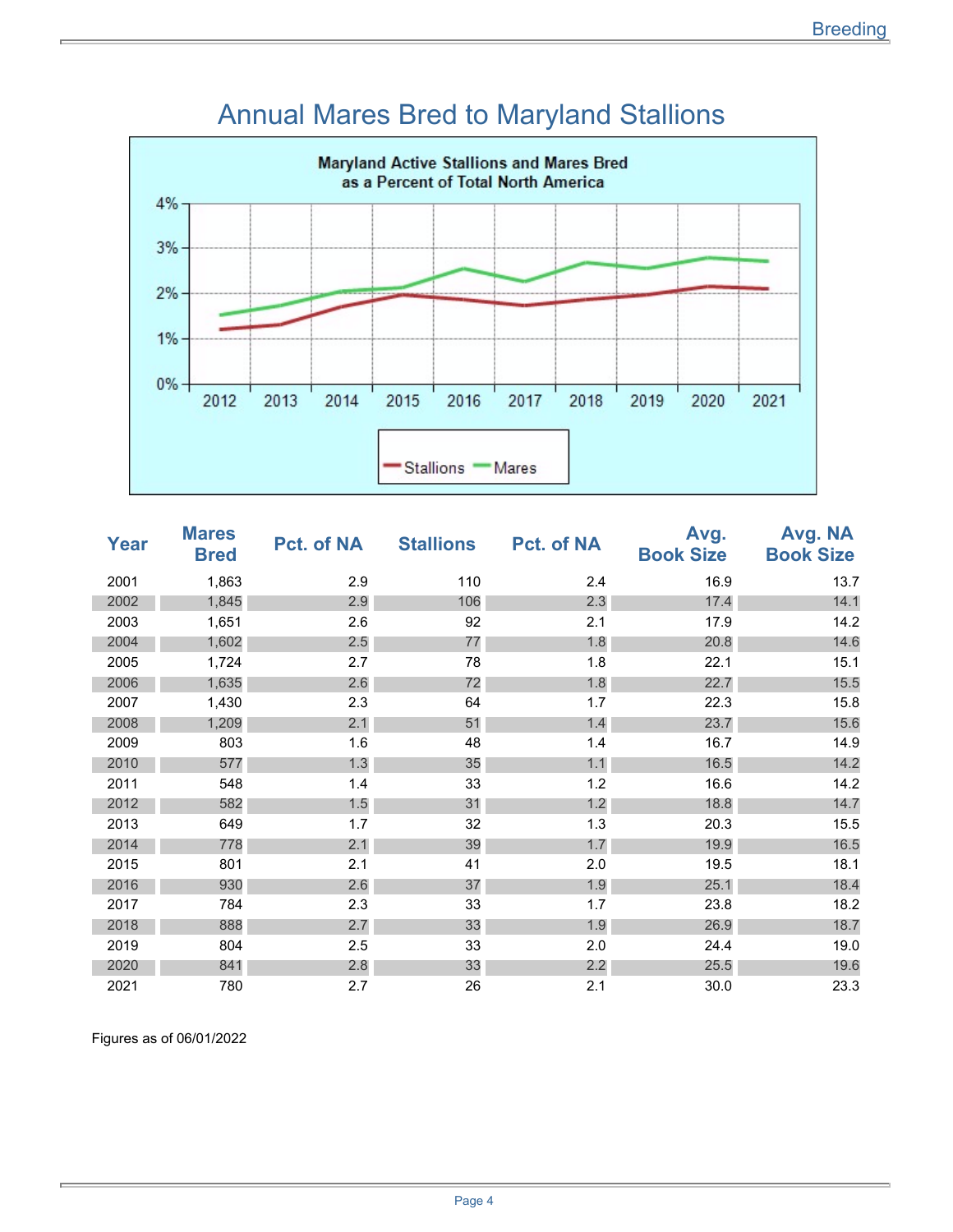

### Annual Maryland Registered Foal Crop

| <b>Crop</b><br>Year | <b>Maryland</b> | <b>North</b><br><b>America</b> | Pct. of<br><b>NA Crop</b> |
|---------------------|-----------------|--------------------------------|---------------------------|
| 2000                | 1,212           | 37,755                         | 3.2                       |
| 2001                | 1,135           | 37,901                         | 3.0                       |
| 2002                | 996             | 35,978                         | 2.8                       |
| 2003                | 1,023           | 37,067                         | 2.8                       |
| 2004                | 905             | 37,949                         | 2.4                       |
| 2005                | 847             | 38,365                         | 2.2                       |
| 2006                | 877             | 38,104                         | 2.3                       |
| 2007                | 820             | 37,499                         | 2.2                       |
| 2008                | 717             | 35,274                         | 2.0                       |
| 2009                | 600             | 32,364                         | 1.9                       |
| 2010                | 486             | 28,420                         | 1.7                       |
| 2011                | 393             | 24,939                         | 1.6                       |
| 2012                | 370             | 23,542                         | 1.6                       |
| 2013                | 443             | 23,248                         | 1.9                       |
| 2014                | 537             | 23,001                         | 2.3                       |
| 2015                | 611             | 23,045                         | 2.7                       |
| 2016                | 649             | 22,680                         | 2.9                       |
| 2017                | 661             | 22,249                         | 3.0                       |
| 2018                | 684             | 21,259                         | 3.2                       |
| 2019                | 634             | 20,433                         | 3.1                       |
| 2020                | 611             | 20,500 *                       | 3.0                       |

\* Estimated figure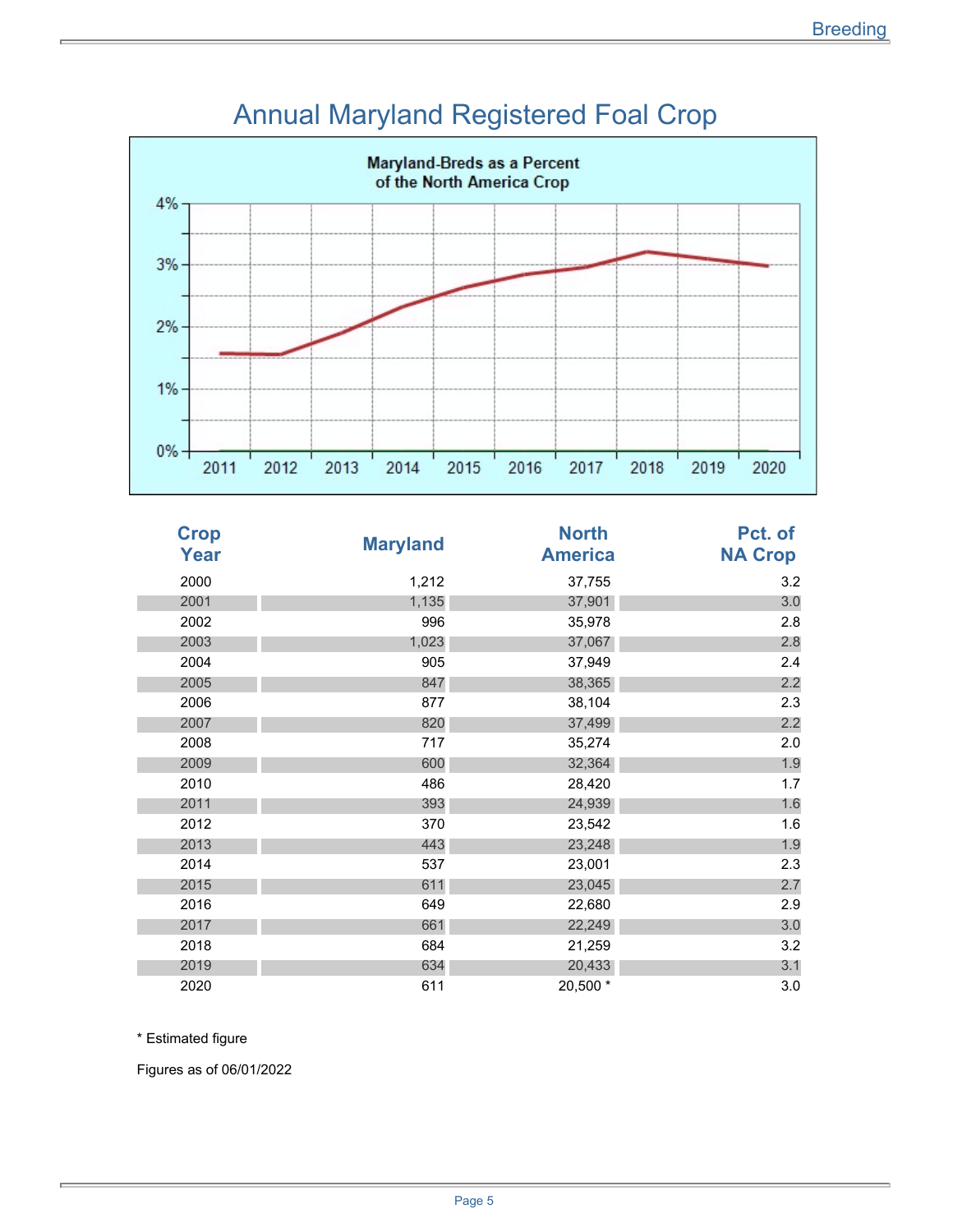# Foaling Area of Maryland-Sired Registered Foals

| <b>Foaling Area</b> | 2020           | 2019             | 2018           | 2017             | 2016                    |
|---------------------|----------------|------------------|----------------|------------------|-------------------------|
|                     |                |                  |                |                  |                         |
| MD                  | 354            | 389              | 376            | 400              | 345                     |
| PA                  | 61             | 71               | 70             | 73               | 55                      |
| WV                  | 44             | 27               | 25             | 27               | 18                      |
| <b>NJ</b>           | 12             | 11               | $\overline{4}$ | 6                | 12                      |
| VA                  | $10$           | 20               | 6              | 12               | $\,6\,$                 |
| ΚY                  | $\overline{7}$ | 14               | $\overline{2}$ | 5                | $\overline{7}$          |
| <b>NY</b>           | 5              | 6                | 3              | 16               | $\,6$                   |
| IN                  | 3              | $\mathbf{1}$     | 0              | $\overline{0}$   | $\overline{\mathbf{c}}$ |
| <b>MN</b>           | $\overline{2}$ | 1                | $\mathbf 0$    | 0                | $\pmb{0}$               |
| <b>NM</b>           | 1              | $\mathbf 0$      |                | $\boldsymbol{0}$ | $\theta$                |
| LA                  | 1              | $\overline{2}$   | 1              | 0                | $\mathsf{O}\xspace$     |
| CA                  | 1              | $\mathbf{1}$     | $\mathbf 0$    | $\overline{0}$   | $\mathbf{1}$            |
| OH                  | 1              | $\mathbf 0$      | 1              | 3                | $\pmb{0}$               |
| TN                  | $\mathbf{1}$   | $\boldsymbol{0}$ | $\mathbf 0$    | 1                | $\theta$                |
| <b>TX</b>           | $\pmb{0}$      | $\mathbf 0$      | $\overline{c}$ | $\overline{c}$   | $\pmb{0}$               |
| OK                  | $\mathbf 0$    | $\mathbf 0$      | $\mathbf 0$    | 1                | $\overline{c}$          |
| ON                  | $\mathbf 0$    | 1                | 0              | 0                | $\pmb{0}$               |
| DE                  | $\overline{0}$ | $\mathbf{1}$     | $\mathbf 0$    | $\mathbf 0$      | $\theta$                |
| <b>FL</b>           | $\pmb{0}$      | $\overline{c}$   | $\overline{c}$ | 1                | $\overline{\mathbf{4}}$ |
| IL                  | $\theta$       | $\mathbf{1}$     | 1              | $\overline{0}$   | $\theta$                |
| AB                  | $\pmb{0}$      | 0                | $\mathbf 0$    | $\overline{c}$   | $\mathbf 0$             |
| <b>NC</b>           | $\overline{0}$ | $\mathbf{1}$     | 1              | $\overline{c}$   | 1                       |
| <b>NE</b>           | $\pmb{0}$      | 0                | 0              | 0                | 1                       |
| <b>Total</b>        | 503            | 549              | 495            | 551              | 460                     |
|                     |                |                  |                |                  |                         |

Note: Figures include only foals born in the U.S., Canada and Puerto Rico. Ranked by number of registered foals in 2020 Figures as of 06/01/2022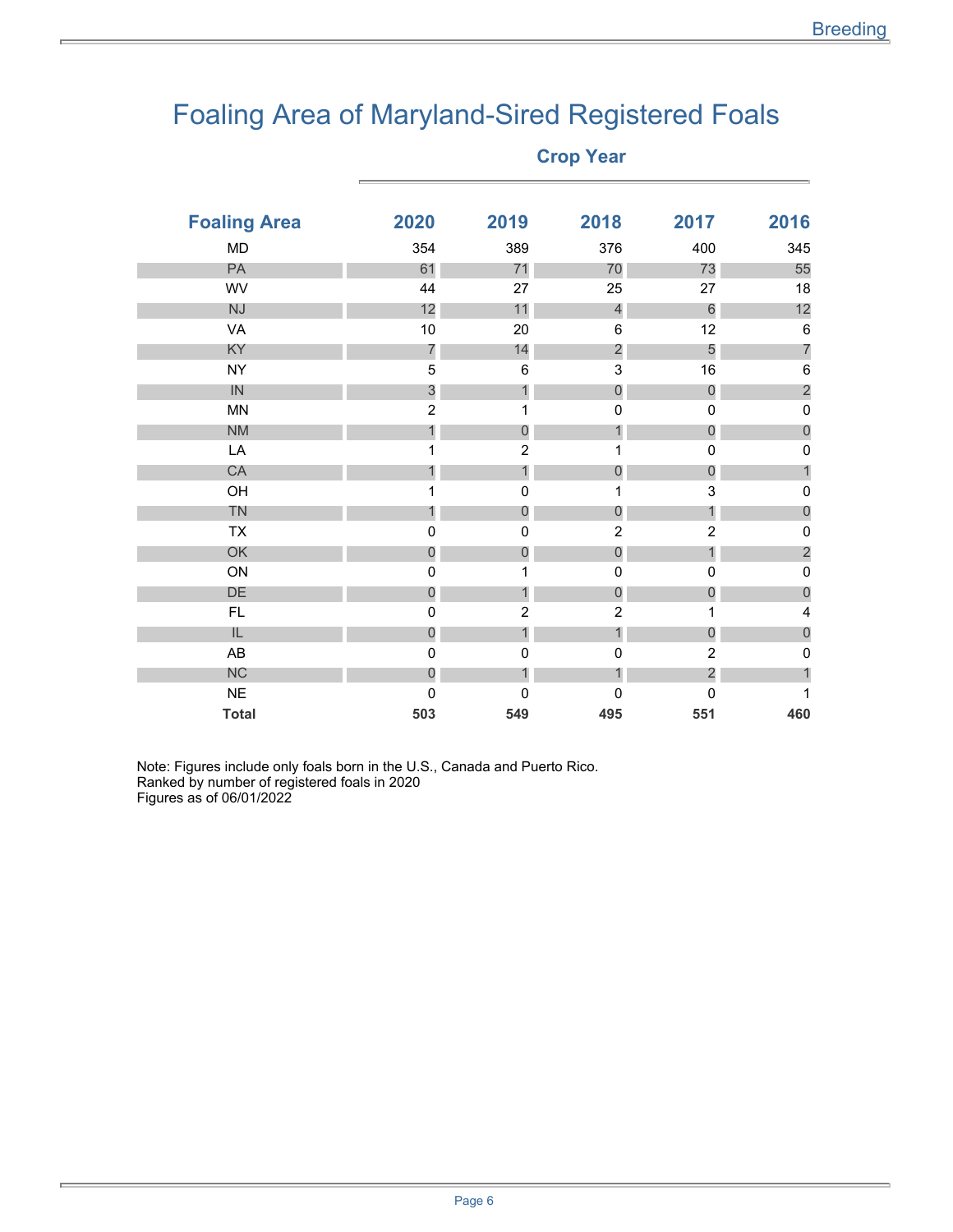# Conception Area of Maryland-Bred Registered Foals

**Crop Year** 

| <b>Conception Area</b> | 2020           | 2019 | 2018 | 2017           | 2016           |
|------------------------|----------------|------|------|----------------|----------------|
| MD                     | 354            | 389  | 376  | 400            | 345            |
| KY                     | 202            | 187  | 234  | 213            | 212            |
| PA                     | 39             | 25   | 41   | 26             | 57             |
| FL.                    | 7              | 13   | 9    | 5              | 5              |
| <b>NY</b>              | 6              | 4    | 12   | 4              | $\overline{4}$ |
| <b>WV</b>              | $\overline{c}$ | 11   | 5    | 5              | 21             |
| VA                     | 1              | 1    | 3    | 5              | $\mathbf 0$    |
| OH                     | 0              | 0    | 0    | $\overline{0}$ | 3              |
| ON                     | $\mathbf 0$    | 0    | 1    | $\mathbf 0$    | 0              |
| LA                     | 0              | 1    | 0    | $\overline{2}$ | $\mathbf 0$    |
| SC                     | 0              | 1    | 1    | $\mathbf 0$    |                |
| <b>TX</b>              | 0              | 0    |      | 0              | 0              |
| AR                     | $\mathbf 0$    | 0    | 1    | $\mathbf 0$    | 0              |
| <b>CA</b>              | 0              | 0    | 0    | 0              |                |
| DE                     | 0              | 0    | 0    |                | $\mathbf 0$    |
| <b>Total</b>           | 611            | 632  | 684  | 661            | 649            |

Note: Figures include only foals conceived in the U.S., Canada and Puerto Rico and where the conception area is known. Ranked by number of registered foals in 2020. Figures as of 06/01/2022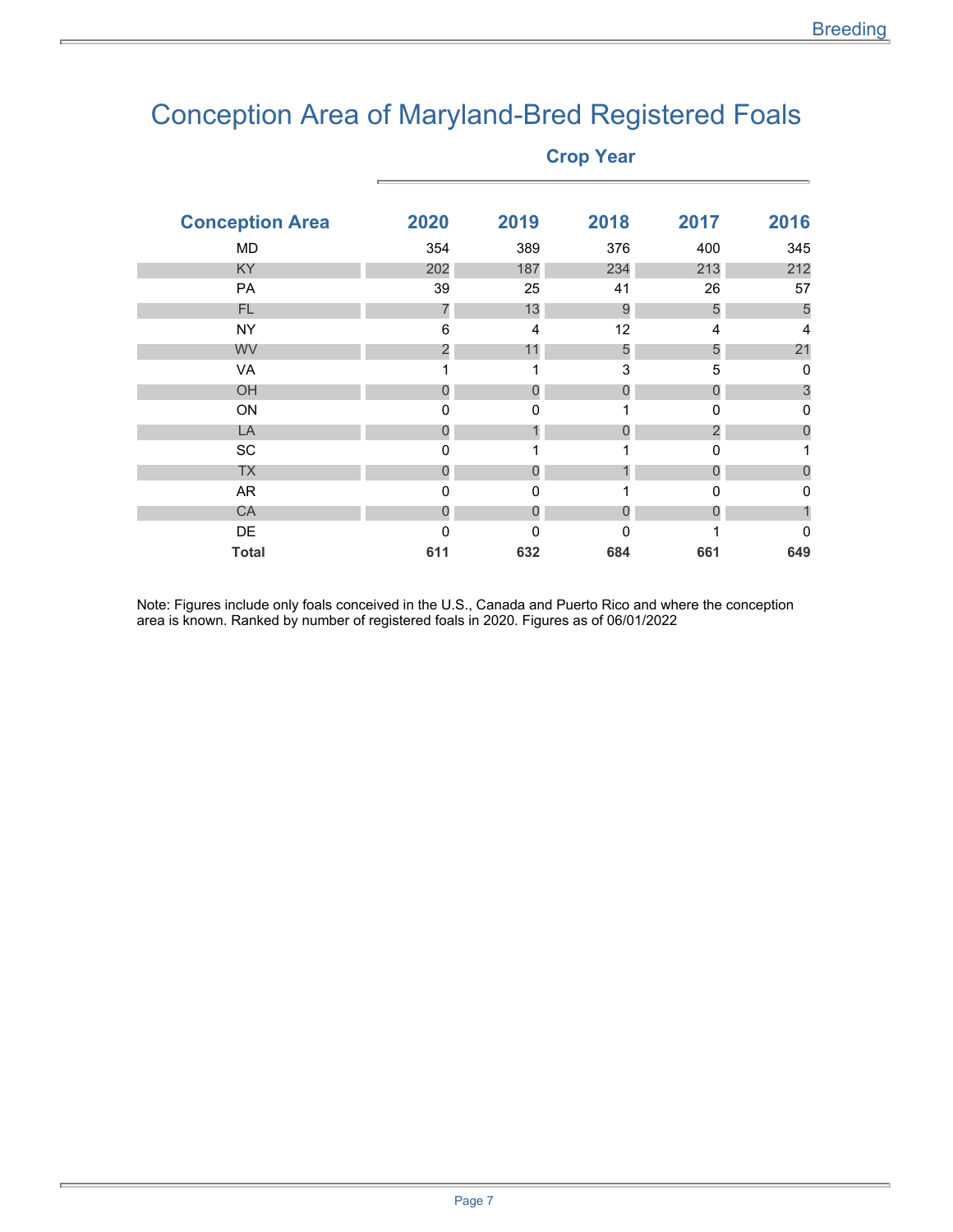

### Maryland Racing Overview

| Year | <b>Races</b> | <b>Purses</b> | <b>Starters</b> | <b>Starts</b> | Race<br><b>Days</b> | <b>Avg. Field</b><br><b>Size</b> | Avg.<br><b>Purse</b><br>per Race |
|------|--------------|---------------|-----------------|---------------|---------------------|----------------------------------|----------------------------------|
| 2001 | 2,123        | 48,412,769    | 4,532           | 16,538        | 232                 | 7.8                              | 22,804                           |
| 2002 | 2,027        | 44,567,290    | 4,694           | 16,109        | 231                 | 7.9                              | 21,987                           |
| 2003 | 1,964        | 43,868,600    | 4,649           | 15,257        | 221                 | 7.8                              | 22,336                           |
| 2004 | 1,830        | 38,665,500    | 4,243           | 13,908        | 210                 | 7.6                              | 21,129                           |
| 2005 | 1,834        | 42,296,000    | 4,541           | 14,598        | 208                 | 8.0                              | 23,062                           |
| 2006 | 1,835        | 46,425,300    | 4,542           | 15,015        | 197                 | 8.2                              | 25,300                           |
| 2007 | 1,774        | 43,828,800    | 4,482           | 14,080        | 191                 | 7.9                              | 24,706                           |
| 2008 | 1,578        | 34,994,500    | 4,118           | 12,369        | 177                 | 7.8                              | 22,176                           |
| 2009 | 1,413        | 28,898,500    | 3,726           | 10,659        | 157                 | 7.5                              | 20,452                           |
| 2010 | 1,365        | 27,342,500    | 3,650           | 10,685        | 151                 | 7.8                              | 20,031                           |
| 2011 | 1,400        | 31,459,400    | 3,684           | 10,622        | 155                 | 7.6                              | 22,471                           |
| 2012 | 1,449        | 40,229,500    | 3,827           | 11,393        | 158                 | 7.9                              | 27,764                           |
| 2013 | 1,465        | 45,859,950    | 3,969           | 11,255        | 160                 | 7.7                              | 31,304                           |
| 2014 | 1,411        | 48,266,643    | 3,817           | 10,910        | 154                 | 7.7                              | 34,207                           |
| 2015 | 1,380        | 48,245,039    | 3,792           | 11,718        | 152                 | 8.5                              | 34,960                           |
| 2016 | 1,500        | 51,168,821    | 4,111           | 12,701        | 166                 | 8.5                              | 34,113                           |
| 2017 | 1,649        | 56,343,187    | 4,029           | 12,932        | 174                 | 7.8                              | 34,168                           |
| 2018 | 1,716        | 63,040,134    | 3,918           | 13,256        | 180                 | 7.7                              | 36,737                           |
| 2019 | 1,691        | 63,094,149    | 3,883           | 12,949        | 187                 | 7.7                              | 37,312                           |
| 2020 | 1,230        | 46,649,144    | 3,123           | 9,271         | 140                 | 7.5                              | 37,926                           |
| 2021 | 1,442        | 57,610,158    | 3,308           | 10,865        | 165                 | 7.5                              | 39,952                           |

Note: Purses represent all available money, including monies not won and returned to state breeder or other funds.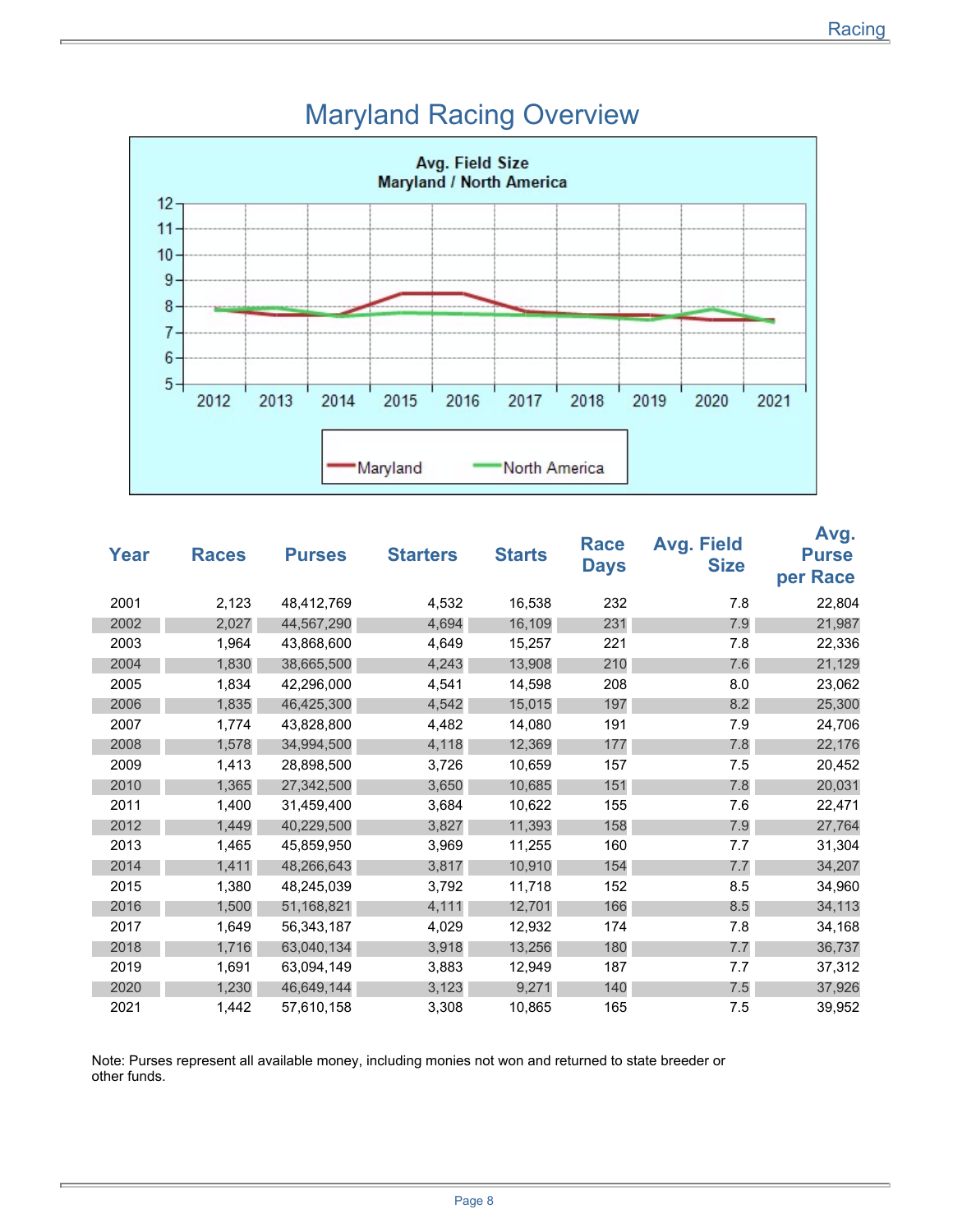

### Maryland-Bred Racing Statistics by Racing Year

| <b>Racing</b><br><b>Year</b> | <b>Starters</b> | <b>Starts</b> | <b>Earnings</b> | <b>Avg. Earnings</b><br>per Starter | Avg. Starts<br>per Starter |
|------------------------------|-----------------|---------------|-----------------|-------------------------------------|----------------------------|
| 2001                         | 2,685           | 19,604        | 48,983,183      | 18,243                              | 7.3                        |
| 2002                         | 2,733           | 19,178        | 47,222,344      | 17,279                              | 7.0                        |
| 2003                         | 2,683           | 17,549        | 41,657,705      | 15,527                              | 6.5                        |
| 2004                         | 2,577           | 17,144        | 43,234,552      | 16,777                              | 6.7                        |
| 2005                         | 2,429           | 16,067        | 40,269,933      | 16,579                              | 6.6                        |
| 2006                         | 2,301           | 15,421        | 42,349,537      | 18,405                              | 6.7                        |
| 2007                         | 2,182           | 14,479        | 41,246,064      | 18,903                              | 6.6                        |
| 2008                         | 2,070           | 13,211        | 37,417,649      | 18,076                              | 6.4                        |
| 2009                         | 1,944           | 12,122        | 32,396,197      | 16,665                              | 6.2                        |
| 2010                         | 1,778           | 11,558        | 29,938,336      | 16,838                              | 6.5                        |
| 2011                         | 1,602           | 10,705        | 28,975,407      | 18,087                              | 6.7                        |
| 2012                         | 1,443           | 9,788         | 29,685,686      | 20,572                              | 6.8                        |
| 2013                         | 1,220           | 8,107         | 26,445,097      | 21,676                              | 6.7                        |
| 2014                         | 1,089           | 7,005         | 24,751,200      | 22,728                              | 6.4                        |
| 2015                         | 1,021           | 6,412         | 22,608,588      | 22,144                              | 6.3                        |
| 2016                         | 1,053           | 6,404         | 24,521,745      | 23,288                              | 6.1                        |
| 2017                         | 1,150           | 7,087         | 27,837,758      | 24,207                              | 6.2                        |
| 2018                         | 1,231           | 7,832         | 33,571,412      | 27,272                              | 6.4                        |
| 2019                         | 1,425           | 9,055         | 39,883,348      | 27,988                              | 6.4                        |
| 2020                         | 1,383           | 7,499         | 33,175,620      | 23,988                              | 5.4                        |
| 2021                         | 1,485           | 8,811         | 47,651,154      | 32,088                              | 5.9                        |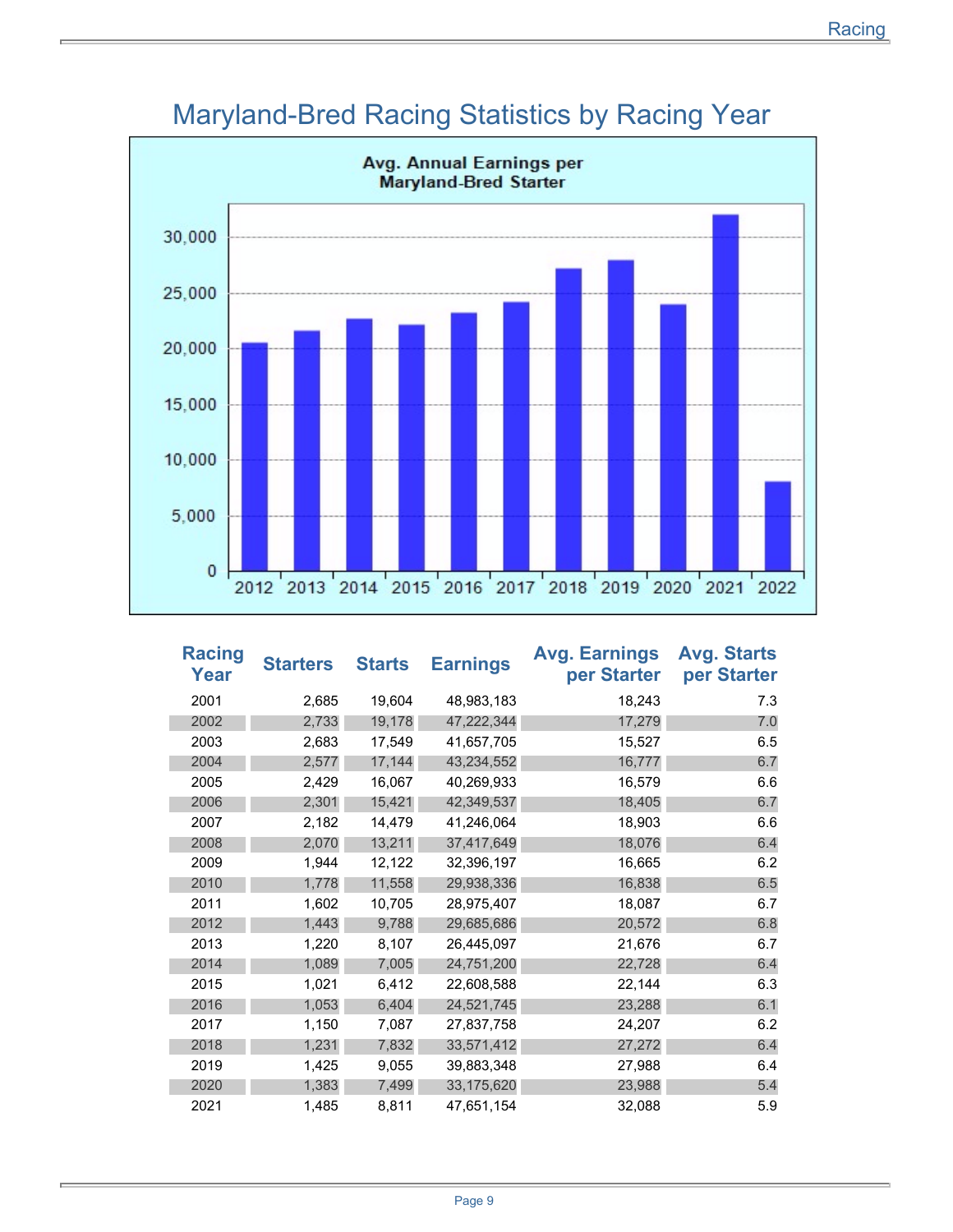# Maryland-Bred Racing Statistics by Foaling Year

| <b>Foaling</b><br>Year | Reg.<br><b>Foals</b> | <b>Starters</b> | <b>Lifetime</b><br><b>Starts</b> | <b>Lifetime</b><br><b>Earnings</b> | <b>Avg. Earnings</b><br>per Starter | <b>Avg. Starts</b><br>per Starter |
|------------------------|----------------------|-----------------|----------------------------------|------------------------------------|-------------------------------------|-----------------------------------|
| 2000                   | 1,212                | 910             | 17,070                           | 40,819,354                         | 44,856                              | 18.8                              |
| 2001                   | 1,135                | 890             | 17,884                           | 48,079,620                         | 54,022                              | 20.1                              |
| 2002                   | 996                  | 734             | 13,571                           | 37,880,616                         | 51,608                              | 18.5                              |
| 2003                   | 1,023                | 787             | 14,831                           | 41,689,915                         | 52,973                              | 18.8                              |
| 2004                   | 905                  | 691             | 12,327                           | 34,250,623                         | 49,567                              | 17.8                              |
| 2005                   | 847                  | 623             | 12,415                           | 35,632,766                         | 57,195                              | 19.9                              |
| 2006                   | 877                  | 627             | 11,512                           | 34,513,727                         | 55,046                              | 18.4                              |
| 2007                   | 820                  | 606             | 10,713                           | 30,040,819                         | 49,572                              | 17.7                              |
| 2008                   | 717                  | 512             | 9,335                            | 27, 147, 450                       | 53,022                              | 18.2                              |
| 2009                   | 600                  | 441             | 7,844                            | 23,590,499                         | 53,493                              | 17.8                              |
| 2010                   | 486                  | 379             | 6,420                            | 21,738,295                         | 57,357                              | 16.9                              |
| 2011                   | 393                  | 295             | 4,719                            | 19,668,446                         | 66,673                              | 16.0                              |
| 2012                   | 371                  | 290             | 4,046                            | 15,925,763                         | 54,916                              | 14.0                              |
| 2013                   | 448                  | 339             | 4,235                            | 18,178,456                         | 53,624                              | 12.5                              |
| 2014                   | 537                  | 413             | 5,283                            | 22,156,210                         | 53,647                              | 12.8                              |
| 2015                   | 611                  | 437             | 3,586                            | 16,622,404                         | 38,038                              | 8.2                               |
| 2016                   | 654                  | 480             | 3,984                            | 19,505,526                         | 40,637                              | 8.3                               |
| 2017                   | 661                  | 445             | 3,320                            | 17,850,546                         | 40,114                              | 7.5                               |
| 2018                   | 684                  | 473             | 3,512                            | 18,229,366                         | 38,540                              | 7.4                               |
| 2019                   | 634                  | 371             | 1,842                            | 11,238,717                         | 30,293                              | 5.0                               |
| 2020                   | 611                  | 15              | 19                               | 144,675                            | 9,645                               | 1.3                               |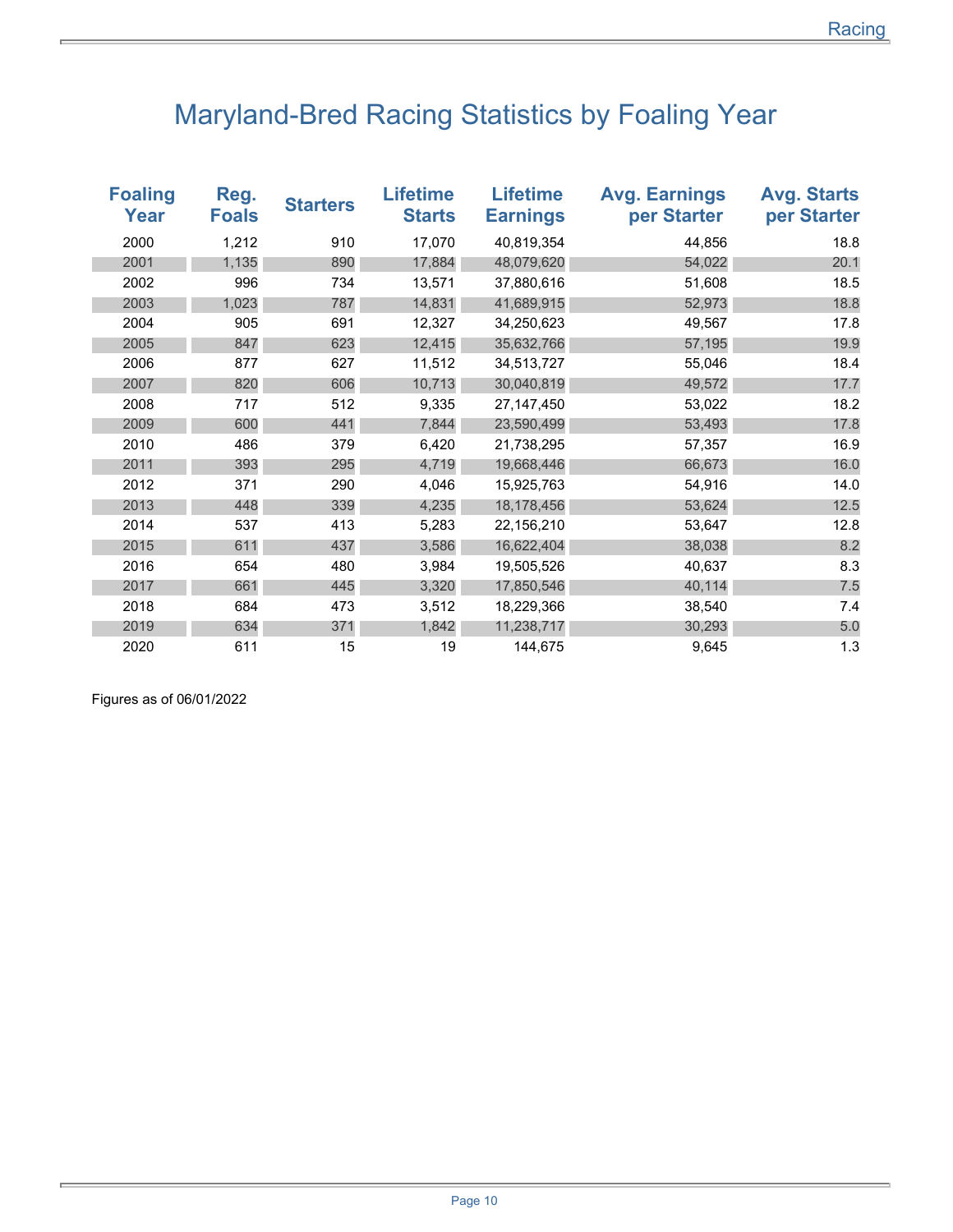

# Maryland-Bred Starters and Starts: In-State/Out-of-State

| <b>Foaling</b><br>Year | <b>Total</b><br><b>Starters</b> | <b>In-State</b><br><b>Starters</b> | Pct. of<br><b>In-State</b><br><b>Starters</b> | <b>Total</b><br><b>Starts</b> | <b>In-State</b><br><b>Starts</b> | Pct. of<br><b>In-State</b><br><b>Starts</b> |
|------------------------|---------------------------------|------------------------------------|-----------------------------------------------|-------------------------------|----------------------------------|---------------------------------------------|
| 2000                   | 910                             | 648                                | 71.2                                          | 17,070                        | 5,641                            | 33.0                                        |
| 2001                   | 890                             | 623                                | 70.0                                          | 17,884                        | 6,094                            | 34.1                                        |
| 2002                   | 734                             | 534                                | 72.8                                          | 13,571                        | 4,625                            | 34.1                                        |
| 2003                   | 787                             | 563                                | 71.5                                          | 14,831                        | 5,266                            | 35.5                                        |
| 2004                   | 691                             | 499                                | 72.2                                          | 12,327                        | 4,237                            | 34.4                                        |
| 2005                   | 623                             | 484                                | 77.7                                          | 12,415                        | 4,784                            | 38.5                                        |
| 2006                   | 627                             | 477                                | 76.1                                          | 11,512                        | 4,143                            | 36.0                                        |
| 2007                   | 606                             | 453                                | 74.8                                          | 10,713                        | 3,656                            | 34.1                                        |
| 2008                   | 512                             | 370                                | 72.3                                          | 9,335                         | 3,409                            | 36.5                                        |
| 2009                   | 441                             | 334                                | 75.7                                          | 7,844                         | 3,061                            | 39.0                                        |
| 2010                   | 379                             | 315                                | 83.1                                          | 6,420                         | 3,121                            | 48.6                                        |
| 2011                   | 295                             | 232                                | 78.6                                          | 4,719                         | 2,478                            | 52.5                                        |
| 2012                   | 290                             | 246                                | 84.8                                          | 4,046                         | 2,596                            | 64.2                                        |
| 2013                   | 339                             | 288                                | 85.0                                          | 4,235                         | 2,676                            | 63.2                                        |
| 2014                   | 393                             | 328                                | 83.5                                          | 3,508                         | 2,289                            | 65.3                                        |
| 2015                   | 437                             | 354                                | 81.0                                          | 3,586                         | 2,307                            | 64.3                                        |
| 2016                   | 480                             | 401                                | 83.5                                          | 3,984                         | 2,599                            | 65.2                                        |
| 2017                   | 445                             | 356                                | 80.0                                          | 3,320                         | 1,935                            | 58.3                                        |
| 2018                   | 473                             | 382                                | 80.8                                          | 3,512                         | 1,998                            | 56.9                                        |
| 2019                   | 371                             | 301                                | 81.1                                          | 1,842                         | 1,235                            | 67.0                                        |
| 2020                   | 15                              | 10                                 | 66.7                                          | 19                            | 13                               | 68.4                                        |

Note: In-state starters include any Thoroughbred that made at least one start in its native state.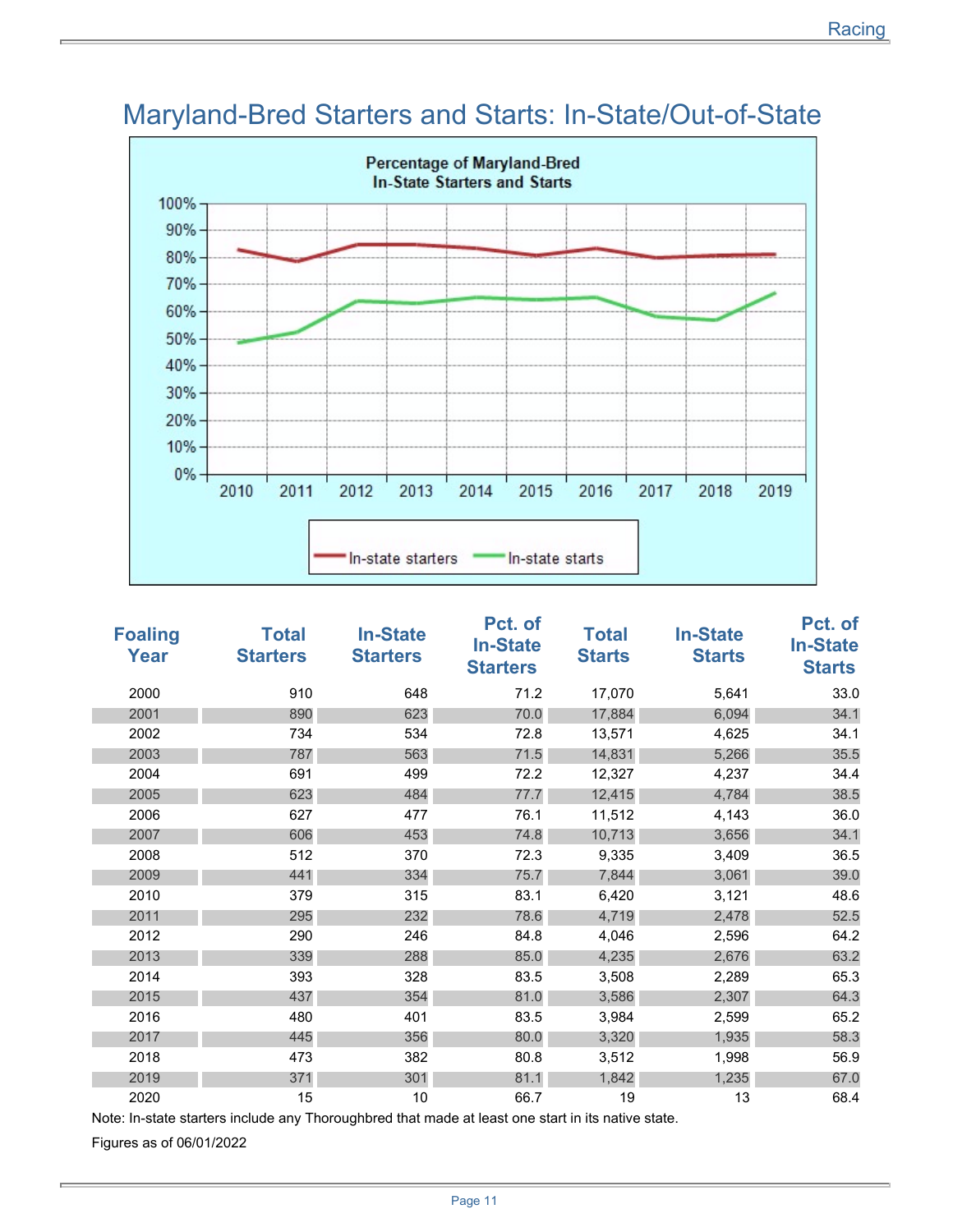# Percentage of Maryland-Bred Earnings by Racing Area

| <b>Racing Area</b> | 2021     | 2020   | 2019     | 2018     | 2017     |
|--------------------|----------|--------|----------|----------|----------|
| <b>MD</b>          | 51.65%   | 61.32% | 65.05%   | 66.42%   | 66.78%   |
| CA                 | 10.54%   | 1.12%  | 3.24%    | 2.56%    | 1.09%    |
| DE                 | 6.08%    | 8.46%  | 5.18%    | 5.55%    | 5.03%    |
| FL                 | 5.51%    | 3.55%  | 1.65%    | 1.56%    | 1.72%    |
| <b>NY</b>          | 5.26%    | 3.13%  | 3.59%    | 4.98%    | 5.33%    |
| PA                 | 5.12%    | 6.10%  | 7.56%    | 6.75%    | 7.95%    |
| WV                 | 5.12%    | 5.14%  | 5.16%    | 4.51%    | 5.99%    |
| VA                 | 3.24%    | 0.69%  | 1.70%    | 0.21%    | 0.15%    |
| NJ                 | 1.82%    | 1.92%  | 1.37%    | 0.71%    | 0.62%    |
| KY                 | 1.38%    | 4.47%  | 1.63%    | 2.80%    | 1.06%    |
| AR                 | 1.12%    | 0.93%  | 0.41%    | 0.19%    | 0.21%    |
| OH                 | 0.71%    | 0.97%  | 0.59%    | 0.90%    | 1.23%    |
| LA                 | 0.66%    | 0.50%  | 0.76%    | 0.20%    | 0.47%    |
| IA                 | 0.44%    | 0.13%  | 0.43%    | 0.04%    | 0.07%    |
| IL                 | 0.28%    | 0.15%  | 0.26%    | 0.26%    | 0.34%    |
| IN                 | 0.17%    | 0.21%  | 0.23%    | 0.27%    | 0.25%    |
| <b>PR</b>          | 0.16%    | 0.04%  | 0.03%    | 0.00%    | $0.00\%$ |
| ON                 | 0.13%    | 0.53%  | 0.25%    | 0.36%    | 0.28%    |
| <b>MN</b>          | 0.12%    | 0.16%  | 0.10%    | 0.23%    | 0.04%    |
| AZ                 | 0.07%    | 0.01%  | 0.03%    | 0.06%    | 0.19%    |
| <b>TX</b>          | 0.06%    | 0.13%  | 0.05%    | 0.05%    | 0.06%    |
| OK                 | 0.05%    | 0.08%  | 0.03%    | 0.06%    | 0.24%    |
| <b>NM</b>          | 0.05%    | 0.04%  | 0.10%    | 0.66%    | 0.31%    |
| <b>NE</b>          | 0.03%    | 0.01%  | 0.00%    | 0.03%    | $0.00\%$ |
| AB                 | 0.03%    | 0.00%  | 0.01%    | 0.00%    | 0.00%    |
| MB                 | 0.02%    | 0.02%  | 0.03%    | 0.04%    | 0.02%    |
| BC                 | 0.01%    | 0.01%  | 0.02%    | 0.00%    | 0.00%    |
| SC                 | 0.01%    | 0.00%  | $0.00\%$ | 0.01%    | 0.10%    |
| <b>NC</b>          | 0.00%    | 0.00%  | 0.00%    | 0.00%    | 0.05%    |
| M <sub>l</sub>     | 0.00%    | 0.00%  | 0.00%    | $0.00\%$ | 0.05%    |
| MA                 | 0.00%    | 0.00%  | 0.37%    | 0.40%    | 0.16%    |
| GA                 | 0.00%    | 0.00%  | 0.00%    | 0.01%    | 0.00%    |
| <b>OR</b>          | 0.00%    | 0.01%  | 0.00%    | 0.00%    | 0.01%    |
| <b>WA</b>          | $0.00\%$ | 0.02%  | 0.00%    | $0.00\%$ | $0.00\%$ |
| WY                 | 0.00%    | 0.00%  | $0.00\%$ | 0.01%    | 0.01%    |

### **Racing Year**

Ranked by percentage of total earnings in 2021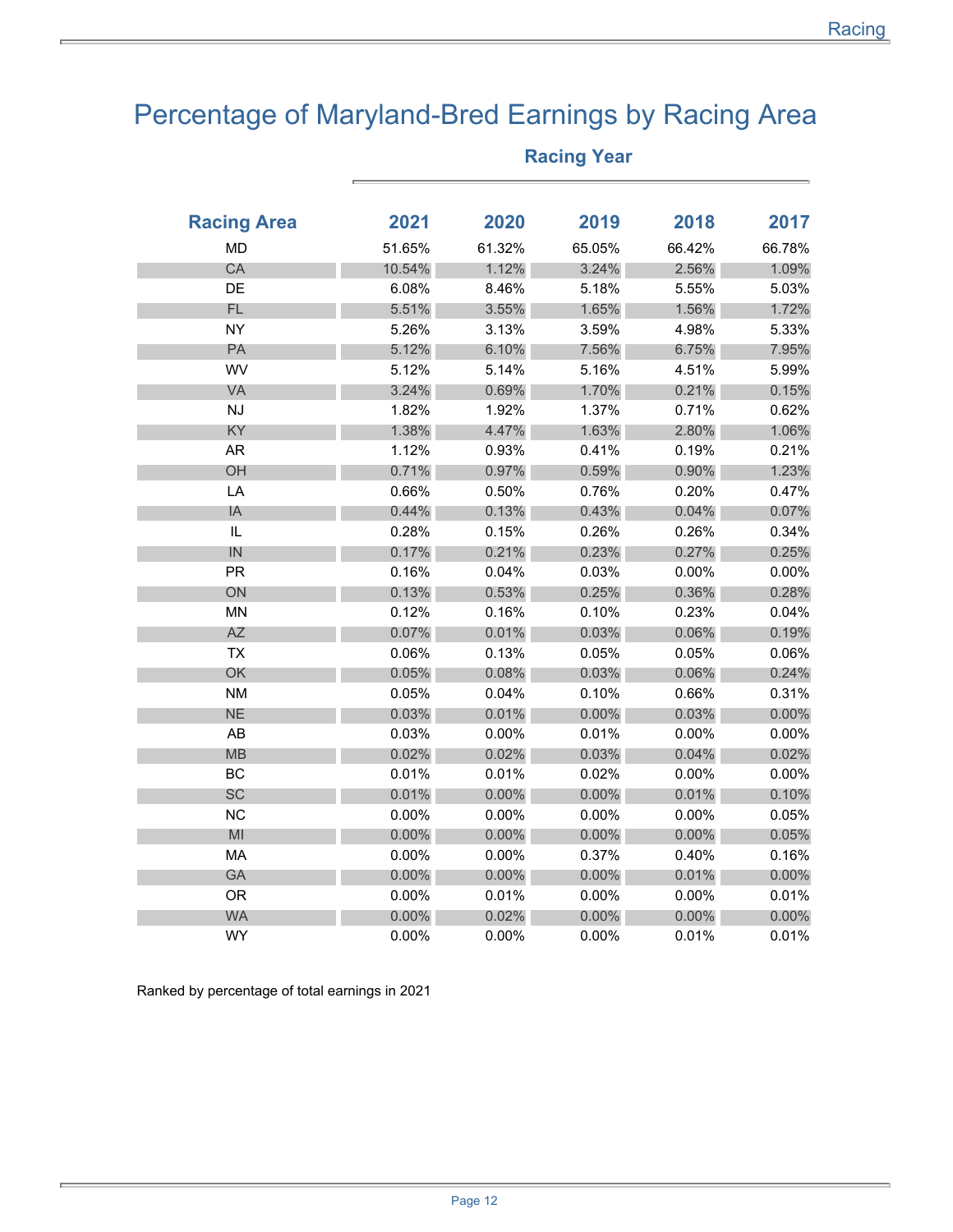

# Auction Results for Maryland-Bred Weanlings

| <b>Sale</b><br>Year | # Sold | Pct.<br><b>Change</b> | <b>Gross</b><br><b>Sales</b> | Pct.<br><b>Change</b> | Avg.<br><b>Price</b> | Pct.<br><b>Change</b> | <b>Median</b><br><b>Price</b> | Pct.<br><b>Change</b> |
|---------------------|--------|-----------------------|------------------------------|-----------------------|----------------------|-----------------------|-------------------------------|-----------------------|
| 2001                | 71     | 0.0                   | 868,400                      | 0.0                   | 12,231               | 0.0                   | 4,500                         | 0.0                   |
| 2002                | 67     | $-5.6$                | 1,352,400                    | 55.7                  | 20,185               | 65.0                  | 5,000                         | 11.1                  |
| 2003                | 56     | $-16.4$               | 1,206,300                    | $-10.8$               | 21,541               | 6.7                   | 8,000                         | 60.0                  |
| 2004                | 52     | $-7.1$                | 836,000                      | $-30.7$               | 16,077               | $-25.4$               | 7,500                         | $-6.3$                |
| 2005                | 36     | $-30.8$               | 532,900                      | $-36.3$               | 14,803               | $-7.9$                | 4,250                         | $-43.3$               |
| 2006                | 48     | 33.3                  | 646,500                      | 21.3                  | 13,469               | $-9.0$                | 3,250                         | $-23.5$               |
| 2007                | 30     | $-37.5$               | 683.900                      | 5.8                   | 22,797               | 69.3                  | 6,750                         | 107.7                 |
| 2008                | 35     | 16.7                  | 468,600                      | $-31.5$               | 13,389               | $-41.3$               | 3,000                         | $-55.6$               |
| 2009                | 32     | $-8.6$                | 714,000                      | 52.4                  | 22,312               | 66.6                  | 8,250                         | 175.0                 |
| 2010                | 15     | $-53.1$               | 211,900                      | $-70.3$               | 14,127               | $-36.7$               | 3,000                         | $-63.6$               |
| 2011                | 24     | 60.0                  | 455,200                      | 114.8                 | 18,967               | 34.3                  | 2,950                         | $-1.7$                |
| 2012                | 17     | $-29.2$               | 185,100                      | $-59.3$               | 10,888               | $-42.6$               | 7,500                         | 154.2                 |
| 2013                | 29     | 70.6                  | 491,000                      | 165.3                 | 16,931               | 55.5                  | 7,000                         | $-6.7$                |
| 2014                | 41     | 41.4                  | 831,000                      | 69.3                  | 20,268               | 19.7                  | 4,000                         | $-42.9$               |
| 2015                | 10     | $-75.6$               | 284.500                      | $-65.8$               | 28,450               | 40.4                  | 19,500                        | 387.5                 |
| 2016                | 12     | 20.0                  | 639,000                      | 124.6                 | 53,250               | 87.2                  | 45,000                        | 130.8                 |
| 2017                | 66     | 450.0                 | 1,037,100                    | 62.3                  | 15,714               | $-70.5$               | 3,000                         | $-93.3$               |
| 2018                | 64     | $-3.0$                | 822,500                      | $-20.7$               | 12,852               | $-18.2$               | 7,500                         | 150.0                 |
| 2019                | 37     | $-42.2$               | 1,003,700                    | 22.0                  | 27,127               | 111.1                 | 5,500                         | $-26.7$               |
| 2020                | 33     | $-10.8$               | 275,400                      | $-72.6$               | 8,345                | $-69.2$               | 5,000                         | $-9.1$                |
| 2021                | 57     | 72.7                  | 1,381,700                    | 401.7                 | 24,240               | 190.5                 | 6,500                         | 30.0                  |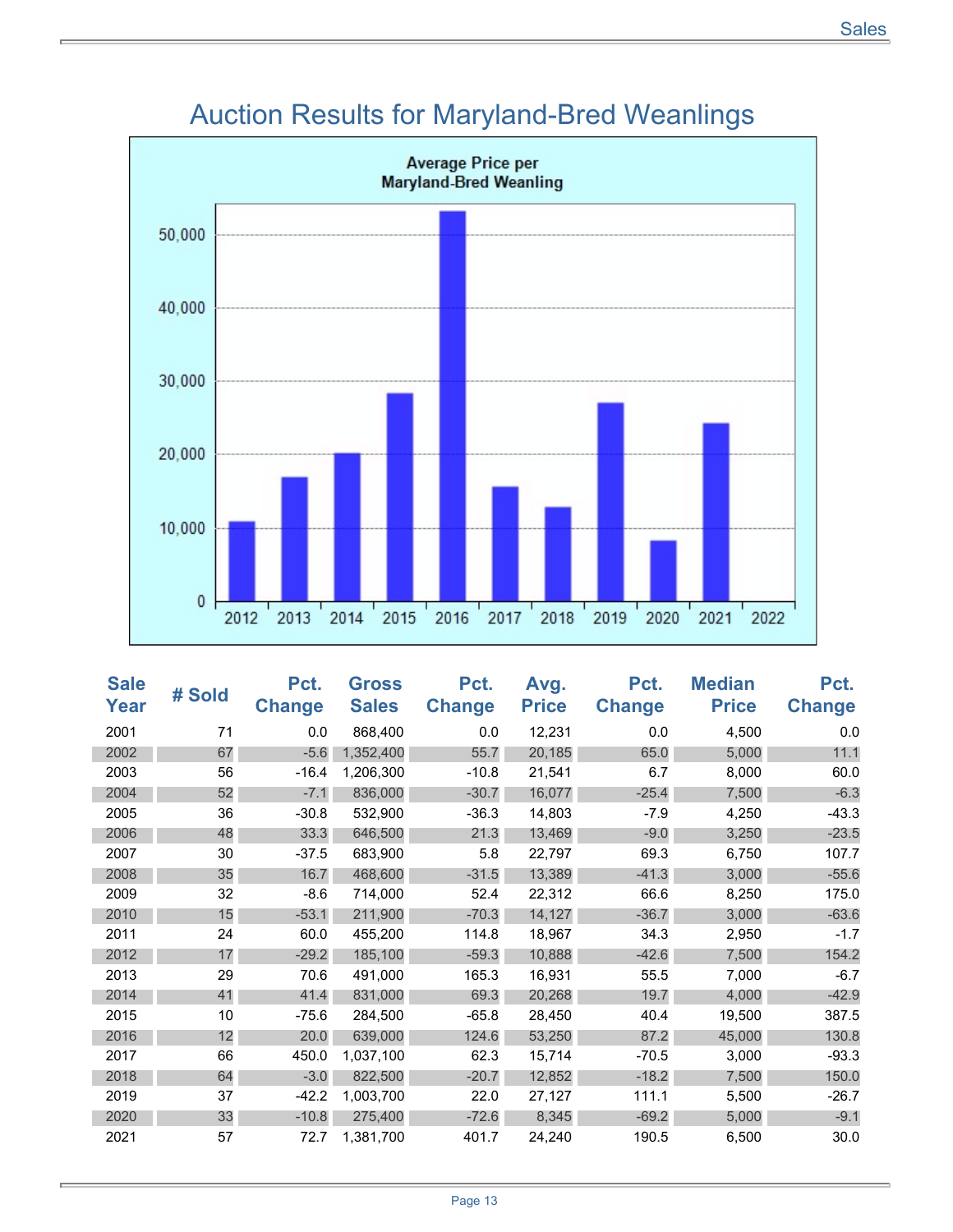

# Auction Results for Maryland-Bred Yearlings

| <b>Sale</b><br>Year | # Sold | Pct.<br><b>Change</b> | <b>Gross</b><br><b>Sales</b> | Pct.<br><b>Change</b> | Avg.<br><b>Price</b> | Pct.<br><b>Change</b> | <b>Median</b><br><b>Price</b> | Pct.<br><b>Change</b> |
|---------------------|--------|-----------------------|------------------------------|-----------------------|----------------------|-----------------------|-------------------------------|-----------------------|
| 2001                | 258    | 0.0                   | 9,271,400                    | 0.0                   | 35,936               | 0.0                   | 13,750                        | 0.0                   |
| 2002                | 234    | $-9.3$                | 8,270,700                    | $-10.8$               | 35,345               | $-1.6$                | 13,250                        | $-3.6$                |
| 2003                | 248    | 6.0                   | 9,360,600                    | 13.2                  | 37,744               | 6.8                   | 20,000                        | 50.9                  |
| 2004                | 262    | 5.7                   | 10,659,600                   | 13.9                  | 40,685               | 7.8                   | 16,000                        | $-20.0$               |
| 2005                | 231    | $-11.8$               | 9,613,850                    | $-9.8$                | 41,618               | 2.3                   | 16,000                        | 0.0                   |
| 2006                | 209    | $-9.5$                | 7,773,350                    | $-19.1$               | 37,193               | $-10.6$               | 12,000                        | $-25.0$               |
| 2007                | 229    | 9.6                   | 10,380,400                   | 33.5                  | 45,329               | 21.9                  | 15,000                        | 25.0                  |
| 2008                | 161    | $-29.7$               | 5,123,877                    | $-50.6$               | 31,825               | $-29.8$               | 10,000                        | $-33.3$               |
| 2009                | 147    | $-8.7$                | 3,675,700                    | $-28.3$               | 25,005               | $-21.4$               | 10,000                        | 0.0                   |
| 2010                | 129    | $-12.2$               | 2,608,600                    | $-29.0$               | 20,222               | $-19.1$               | 8,000                         | $-20.0$               |
| 2011                | 100    | $-22.5$               | 2,767,700                    | 6.1                   | 27,677               | 36.9                  | 8,100                         | 1.3                   |
| 2012                | 97     | $-3.0$                | 2,731,500                    | $-1.3$                | 28,160               | 1.8                   | 20,000                        | 146.9                 |
| 2013                | 96     | $-1.0$                | 3,047,600                    | 11.6                  | 31,746               | 12.7                  | 20,000                        | 0.0                   |
| 2014                | 124    | 29.2                  | 5,197,100                    | 70.5                  | 41,912               | 32.0                  | 24,500                        | 22.5                  |
| 2015                | 145    | 16.9                  | 6,294,700                    | 21.1                  | 43,412               | 3.6                   | 17,000                        | $-30.6$               |
| 2016                | 180    | 24.1                  | 6,566,600                    | 4.3                   | 36,481               | $-16.0$               | 13,000                        | $-23.5$               |
| 2017                | 192    | 6.7                   | 6.660.800                    | 1.4                   | 34,692               | $-4.9$                | 12,750                        | $-1.9$                |
| 2018                | 187    | $-2.6$                | 7,335,200                    | 10.1                  | 39,226               | 13.1                  | 17,000                        | 33.3                  |
| 2019                | 215    | 15.0                  | 6,505,600                    | $-11.3$               | 30,259               | $-22.9$               | 15,000                        | $-11.8$               |
| 2020                | 183    | $-14.9$               | 4,547,200                    | $-30.1$               | 24,848               | $-17.9$               | 12,000                        | $-20.0$               |
| 2021                | 208    | 13.7                  | 7,612,800                    | 67.4                  | 36,600               | 47.3                  | 22,000                        | 83.3                  |